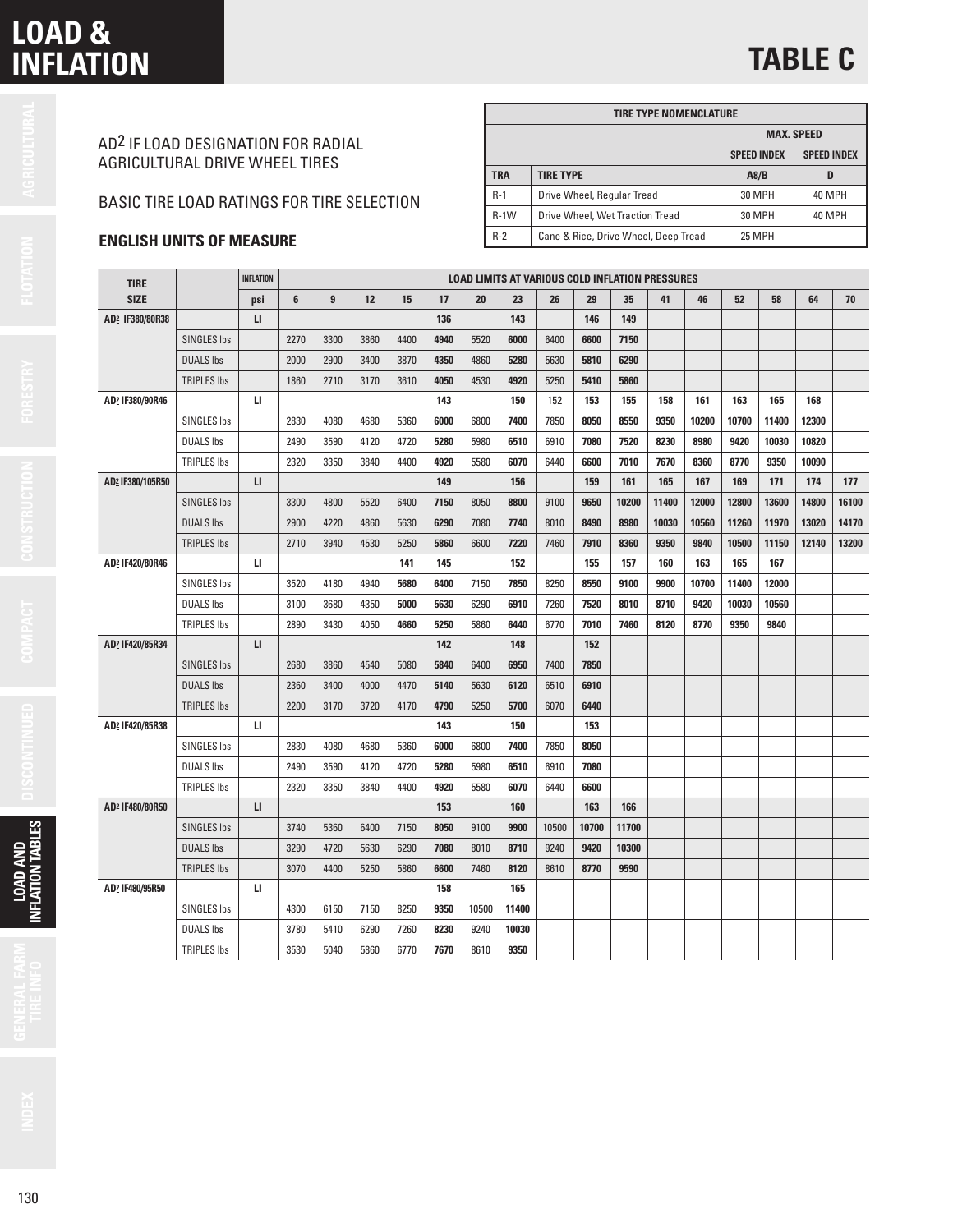### AD2 IF LOAD DESIGNATION FOR RADIAL AGRICULTURAL DRIVE WHEEL TIRES

### BASIC TIRE LOAD RATINGS FOR TIRE SELECTION

### **METRIC UNITS OF MEASURE**

|            | <b>TIRE TYPE NOMENCLATURE</b>        |                    |                    |
|------------|--------------------------------------|--------------------|--------------------|
|            |                                      |                    | <b>MAX. SPEED</b>  |
|            |                                      | <b>SPEED INDEX</b> | <b>SPEED INDEX</b> |
| <b>TRA</b> | <b>TIRE TYPE</b>                     | A8/B               | D                  |
| $R-1$      | Drive Wheel, Regular Tread           | 50 KM/H            | 65 KM/H            |
| $R-1$ W    | Drive Wheel, Wet Traction Tread      | 50 KM/H            | 65 KM/H            |
| $R-2$      | Cane & Rice, Drive Wheel, Deep Tread | 40 KM/H            |                    |

|                  |                   | INFLATION    |      | <b>LOAD LIMITS AT VARIOUS COLD INFLATION PRESSURES</b> |      |      |      |      |      |      |      |      |      |      |      |      |      |      |
|------------------|-------------------|--------------|------|--------------------------------------------------------|------|------|------|------|------|------|------|------|------|------|------|------|------|------|
| <b>TIRE</b>      |                   | kPa          | 40   | 60                                                     | 80   | 100  | 120  | 140  | 160  | 180  | 200  | 240  | 280  | 320  | 360  | 400  | 440  | 480  |
| <b>SIZE</b>      |                   | bar          | 0.4  | 0.6                                                    | 0.8  | 1.0  | 1.2  | 1.4  | 1.6  | 1.8  | 2.0  | 2.4  | 2.8  | 3.2  | 3.6  | 4.0  | 4.4  | 4.8  |
| AD2 IF380/80R38  |                   | $\mathbf{u}$ |      |                                                        |      |      | 136  |      | 143  |      | 146  | 149  |      |      |      |      |      |      |
|                  | SINGLES kg        |              | 1030 | 1500                                                   | 1750 | 2000 | 2240 | 2500 | 2725 | 2900 | 3000 | 3250 |      |      |      |      |      |      |
|                  | <b>DUALS kg</b>   |              | 910  | 1320                                                   | 1540 | 1760 | 1970 | 2200 | 2400 | 2550 | 2640 | 2860 |      |      |      |      |      |      |
|                  | TRIPLES kg        |              | 840  | 1230                                                   | 1440 | 1640 | 1840 | 2050 | 2230 | 2380 | 2460 | 2670 |      |      |      |      |      |      |
| AD2 IF380/90R46  |                   | Ц            |      |                                                        |      |      | 143  |      | 150  |      | 153  | 155  | 158  | 161  | 163  | 165  | 168  |      |
|                  | SINGLES kg        |              | 1285 | 1850                                                   | 2120 | 2430 | 2725 | 3075 | 3350 | 3550 | 3650 | 3875 | 4250 | 4625 | 4875 | 5150 | 5600 |      |
|                  | DUALS kg          |              | 1130 | 1630                                                   | 1870 | 2140 | 2400 | 2710 | 2950 | 3120 | 3210 | 3410 | 3740 | 4070 | 4290 | 4530 | 4930 |      |
|                  | <b>TRIPLES kg</b> |              | 1050 | 1520                                                   | 1740 | 1990 | 2230 | 2520 | 2750 | 2910 | 2990 | 3180 | 3490 | 3790 | 4000 | 4220 | 4590 |      |
| AD2 IF380/105R50 |                   | $\mathbf{L}$ |      |                                                        |      |      | 149  |      | 156  |      | 159  | 161  | 165  | 167  | 169  | 171  | 174  | 177  |
|                  | SINGLES kg        |              | 1500 | 2180                                                   | 2500 | 2900 | 3250 | 3650 | 4000 | 4125 | 4375 | 4625 | 5150 | 5450 | 5800 | 6150 | 6700 | 7300 |
|                  | <b>DUALS kg</b>   |              | 1320 | 1920                                                   | 2200 | 2550 | 2860 | 3210 | 3520 | 3630 | 3850 | 4070 | 4530 | 4800 | 5100 | 5410 | 5900 | 6420 |
|                  | <b>TRIPLES kg</b> |              | 1230 | 1790                                                   | 2050 | 2380 | 2670 | 2990 | 3280 | 3380 | 3590 | 3790 | 4220 | 4470 | 4760 | 5040 | 5490 | 5990 |
| AD2 IF420/80R46  |                   | п            |      |                                                        |      | 141  | 145  |      | 152  |      | 155  | 157  | 160  | 163  | 165  | 167  |      |      |
|                  | SINGLES kg        |              | 1600 | 1900                                                   | 2240 | 2575 | 2900 | 3250 | 3550 | 3750 | 3875 | 4125 | 4500 | 4875 | 5150 | 5450 |      |      |
|                  | <b>DUALS kg</b>   |              | 1410 | 1670                                                   | 1970 | 2270 | 2550 | 2860 | 3120 | 3300 | 3410 | 3630 | 3960 | 4290 | 4530 | 4800 |      |      |
|                  | <b>TRIPLES kg</b> |              | 1310 | 1560                                                   | 1840 | 2110 | 2380 | 2670 | 2910 | 3080 | 3180 | 3380 | 3690 | 4000 | 4220 | 4470 |      |      |
| AD2 IF420/85R34  |                   | $\mathbf{L}$ |      |                                                        |      |      | 142  |      | 148  |      | 152  |      |      |      |      |      |      |      |
|                  | SINGLES kg        |              | 1215 | 1750                                                   | 2060 | 2300 | 2650 | 2900 | 3150 | 3350 | 3550 |      |      |      |      |      |      |      |
|                  | <b>DUALS</b> kg   |              | 1070 | 1540                                                   | 1810 | 2020 | 2330 | 2550 | 2770 | 2950 | 3120 |      |      |      |      |      |      |      |
|                  | <b>TRIPLES kg</b> |              | 1000 | 1440                                                   | 1690 | 1890 | 2170 | 2380 | 2580 | 2750 | 2910 |      |      |      |      |      |      |      |
| AD2 IF420/85R38  |                   | и            |      |                                                        |      |      | 143  |      | 150  |      | 153  |      |      |      |      |      |      |      |
|                  | SINGLES kg        |              | 1285 | 1850                                                   | 2120 | 2430 | 2725 | 3075 | 3350 | 3550 | 3650 |      |      |      |      |      |      |      |
|                  | DUALS kg          |              | 1130 | 1630                                                   | 1870 | 2140 | 2400 | 2710 | 2950 | 3120 | 3210 |      |      |      |      |      |      |      |
|                  | <b>TRIPLES kg</b> |              | 1050 | 1520                                                   | 1740 | 1990 | 2230 | 2520 | 2750 | 2910 | 2990 |      |      |      |      |      |      |      |
| AD2 IF480/80R50  |                   | $\mathbf{L}$ |      |                                                        |      |      | 153  |      | 160  |      | 163  | 166  |      |      |      |      |      |      |
|                  | SINGLES kg        |              | 1700 | 2430                                                   | 2900 | 3250 | 3650 | 4125 | 4500 | 4750 | 4875 | 5300 |      |      |      |      |      |      |
|                  | <b>DUALS kg</b>   |              | 1500 | 2140                                                   | 2550 | 2860 | 3210 | 3630 | 3960 | 4180 | 4290 | 4660 |      |      |      |      |      |      |
|                  | TRIPLES kg        |              | 1390 | 1990                                                   | 2380 | 2670 | 2990 | 3380 | 3690 | 3900 | 4000 | 4350 |      |      |      |      |      |      |
| AD2 IF480/95R50  |                   | и            |      |                                                        |      |      | 158  |      | 165  |      |      |      |      |      |      |      |      |      |
|                  | SINGLES kg        |              | 1950 | 2800                                                   | 3250 | 3750 | 4250 | 4750 | 5150 |      |      |      |      |      |      |      |      |      |
|                  | DUALS kg          |              | 1720 | 2460                                                   | 2860 | 3300 | 3740 | 4180 | 4530 |      |      |      |      |      |      |      |      |      |
|                  | <b>TRIPLES kg</b> |              | 1600 | 2300                                                   | 2670 | 3080 | 3490 | 3900 | 4220 |      |      |      |      |      |      |      |      |      |

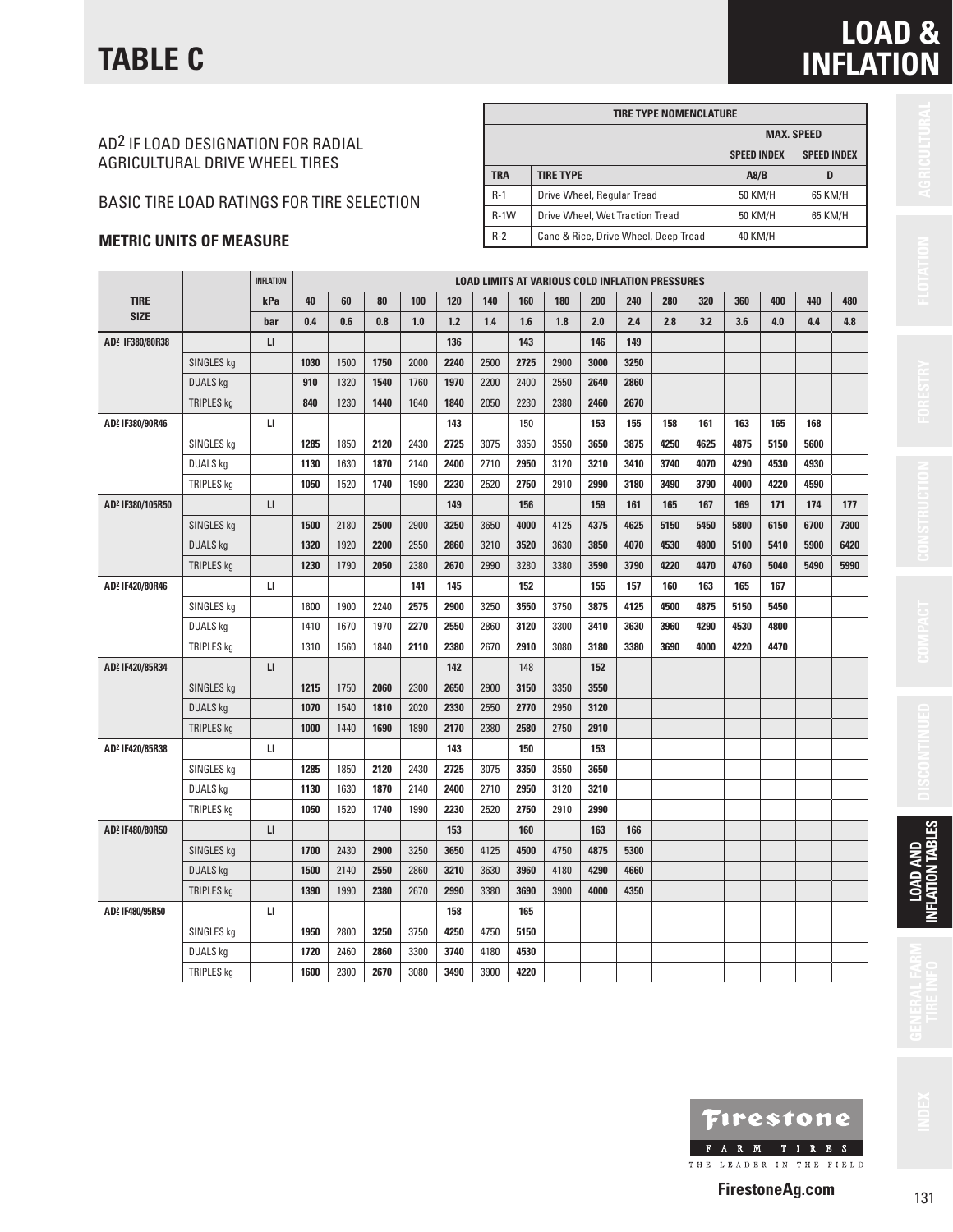## **LOAD & INFLATION**

BASIC TIRE LOAD RATINGS FOR TIRE SELECTION

# **TABLE C**

### **ENGLISH UNITS OF MEASURE**

| <b>TIRE</b>                 |                    | <b>INFLATION</b> | <b>LOAD LIMITS AT VARIOUS COLD INFLATION PRESSURES</b> |      |      |       |       |       |       |       |       |       |       |    |    |    |    |    |
|-----------------------------|--------------------|------------------|--------------------------------------------------------|------|------|-------|-------|-------|-------|-------|-------|-------|-------|----|----|----|----|----|
| <b>SIZE</b>                 |                    | psi              | 6                                                      | 9    | 12   | 15    | 17    | 20    | 23    | 26    | 29    | 35    | 41    | 46 | 52 | 58 | 64 | 70 |
| AD2 IF520/85R34             |                    | $\mathbf{L}$     |                                                        |      |      | 149   | 153   |       | 160   |       | 163   | 165   | 168   |    |    |    |    |    |
|                             | SINGLES Ibs        |                  | 4400                                                   | 5360 | 6150 | 7150  | 8050  | 8800  | 9900  | 10200 | 10700 | 11400 | 12300 |    |    |    |    |    |
|                             | <b>DUALS Ibs</b>   |                  | 3870                                                   | 4720 | 5410 | 6290  | 7080  | 7740  | 8710  | 8980  | 9420  | 10030 | 10820 |    |    |    |    |    |
|                             | <b>TRIPLES Ibs</b> |                  | 3610                                                   | 4400 | 5040 | 5860  | 6600  | 7220  | 8120  | 8360  | 8770  | 9350  | 10090 |    |    |    |    |    |
| AD2 IF520/85R42             |                    | ш                |                                                        |      |      | 152   | 156   |       | 163   |       | 166   | 169   |       |    |    |    |    |    |
|                             | <b>SINGLES Ibs</b> |                  | 4940                                                   | 5840 | 6950 | 7850  | 8800  | 9900  | 10700 | 11400 | 11700 | 12800 |       |    |    |    |    |    |
|                             | <b>DUALS lbs</b>   |                  | 4350                                                   | 5140 | 6120 | 6910  | 7740  | 8710  | 9420  | 10030 | 10300 | 11260 |       |    |    |    |    |    |
|                             | <b>TRIPLES Ibs</b> |                  | 4050                                                   | 4790 | 5700 | 6440  | 7220  | 8120  | 8770  | 9350  | 9590  | 10500 |       |    |    |    |    |    |
| AD2 IF520/85R46             |                    | $\mathbf{L}$     |                                                        |      |      |       | 157   |       | 165   |       |       |       |       |    |    |    |    |    |
|                             | <b>SINGLES Ibs</b> |                  | 4300                                                   | 6150 | 7150 | 8250  | 9100  | 10200 | 11400 |       |       |       |       |    |    |    |    |    |
|                             | <b>DUALS Ibs</b>   |                  | 3780                                                   | 5410 | 6290 | 7260  | 8010  | 8980  | 10030 |       |       |       |       |    |    |    |    |    |
|                             | <b>TRIPLES Ibs</b> |                  | 3530                                                   | 5040 | 5860 | 6770  | 7460  | 8360  | 9350  |       |       |       |       |    |    |    |    |    |
| AD2 IF580/80R34             |                    | ш                |                                                        |      |      | 153   | 157   |       | 164   |       | 167   | 169   | 172   |    |    |    |    |    |
|                             | <b>SINGLES Ibs</b> |                  | 4940                                                   | 6000 | 6950 | 8050  | 9100  | 9900  | 11000 | 11700 | 12000 | 12800 | 13900 |    |    |    |    |    |
|                             | <b>DUALS Ibs</b>   |                  | 4350                                                   | 5280 | 6120 | 7080  | 8010  | 8710  | 9680  | 10300 | 10560 | 11260 | 12230 |    |    |    |    |    |
|                             | <b>TRIPLES Ibs</b> |                  | 4050                                                   | 4920 | 5700 | 6600  | 7460  | 8120  | 9020  | 9590  | 9840  | 10500 | 11400 |    |    |    |    |    |
| AD2 IF600/70R30             |                    | п                |                                                        |      |      |       | 153   |       | 159   |       |       |       |       |    |    |    |    |    |
|                             | <b>SINGLES Ibs</b> |                  | 3640                                                   | 5360 | 6150 | 7150  | 8050  | 8800  | 9650  |       |       |       |       |    |    |    |    |    |
|                             | <b>DUALS Ibs</b>   |                  | 3200                                                   | 4720 | 5410 | 6290  | 7080  | 7740  | 8490  |       |       |       |       |    |    |    |    |    |
|                             | <b>TRIPLES Ibs</b> |                  | 2980                                                   | 4400 | 5040 | 5860  | 6600  | 7220  | 7910  |       |       |       |       |    |    |    |    |    |
| AD2 IF620/75R30             |                    | п                |                                                        |      |      |       | 156   |       | 164   |       | 167   | 169   |       |    |    |    |    |    |
|                             | SINGLES Ibs        |                  | 4180                                                   | 6000 | 6950 | 8050  | 8800  | 9900  | 11000 | 11400 | 12000 | 12800 |       |    |    |    |    |    |
|                             | <b>DUALS Ibs</b>   |                  | 3680                                                   | 5280 | 6120 | 7080  | 7740  | 8710  | 9680  | 10030 | 10560 | 11260 |       |    |    |    |    |    |
|                             | <b>TRIPLES Ibs</b> |                  | 3430                                                   | 4920 | 5700 | 6600  | 7220  | 8120  | 9020  | 9350  | 9840  | 10500 |       |    |    |    |    |    |
| AD <sup>2</sup> IF650/85R38 |                    | $\mathbf{L}$     |                                                        |      |      |       | 167   |       | 174   |       | 177   | 179   |       |    |    |    |    |    |
|                             | <b>SINGLES Ibs</b> |                  | 5520                                                   | 8050 | 9350 | 10700 | 12000 | 13200 | 14800 | 15200 | 16100 | 17100 |       |    |    |    |    |    |
|                             | <b>DUALS Ibs</b>   |                  | 4860                                                   | 7080 | 8230 | 9420  | 10560 | 11620 | 13020 | 13380 | 14170 | 15050 |       |    |    |    |    |    |
|                             | <b>TRIPLES Ibs</b> |                  | 4530                                                   | 6600 | 7670 | 8770  | 9840  | 10820 | 12140 | 12460 | 13200 | 14020 |       |    |    |    |    |    |
| AD2 IF710/70R38             |                    | п                |                                                        |      |      |       | 165   |       | 172   |       | 175   | 178   |       |    |    |    |    |    |
|                             | <b>SINGLES Ibs</b> |                  | 5360                                                   | 7600 | 8800 | 10200 | 11400 | 12800 | 13900 | 14800 | 15200 | 16500 |       |    |    |    |    |    |
|                             | <b>DUALS Ibs</b>   |                  | 4720                                                   | 6690 | 7740 | 8980  | 10030 | 11260 | 12230 | 13020 | 13380 | 14520 |       |    |    |    |    |    |
|                             | <b>TRIPLES Ibs</b> |                  | 4400                                                   | 6230 | 7220 | 8360  | 9350  | 10500 | 11400 | 12140 | 12460 | 13530 |       |    |    |    |    |    |
| AD2 IF710/70R42             |                    | п                |                                                        |      |      |       | 167   |       | 174   |       | 177   | 179   |       |    |    |    |    |    |
|                             | <b>SINGLES Ibs</b> |                  | 5520                                                   | 8050 | 9350 | 10700 | 12000 | 13200 | 14800 | 15700 | 16100 | 17100 |       |    |    |    |    |    |
|                             | <b>DUALS Ibs</b>   |                  | 4860                                                   | 7080 | 8230 | 9420  | 10560 | 11620 | 13020 | 13820 | 14170 | 15050 |       |    |    |    |    |    |
|                             | <b>TRIPLES Ibs</b> |                  | 4530                                                   | 6600 | 7670 | 8770  | 9840  | 10820 | 12140 | 12870 | 13200 | 14020 |       |    |    |    |    |    |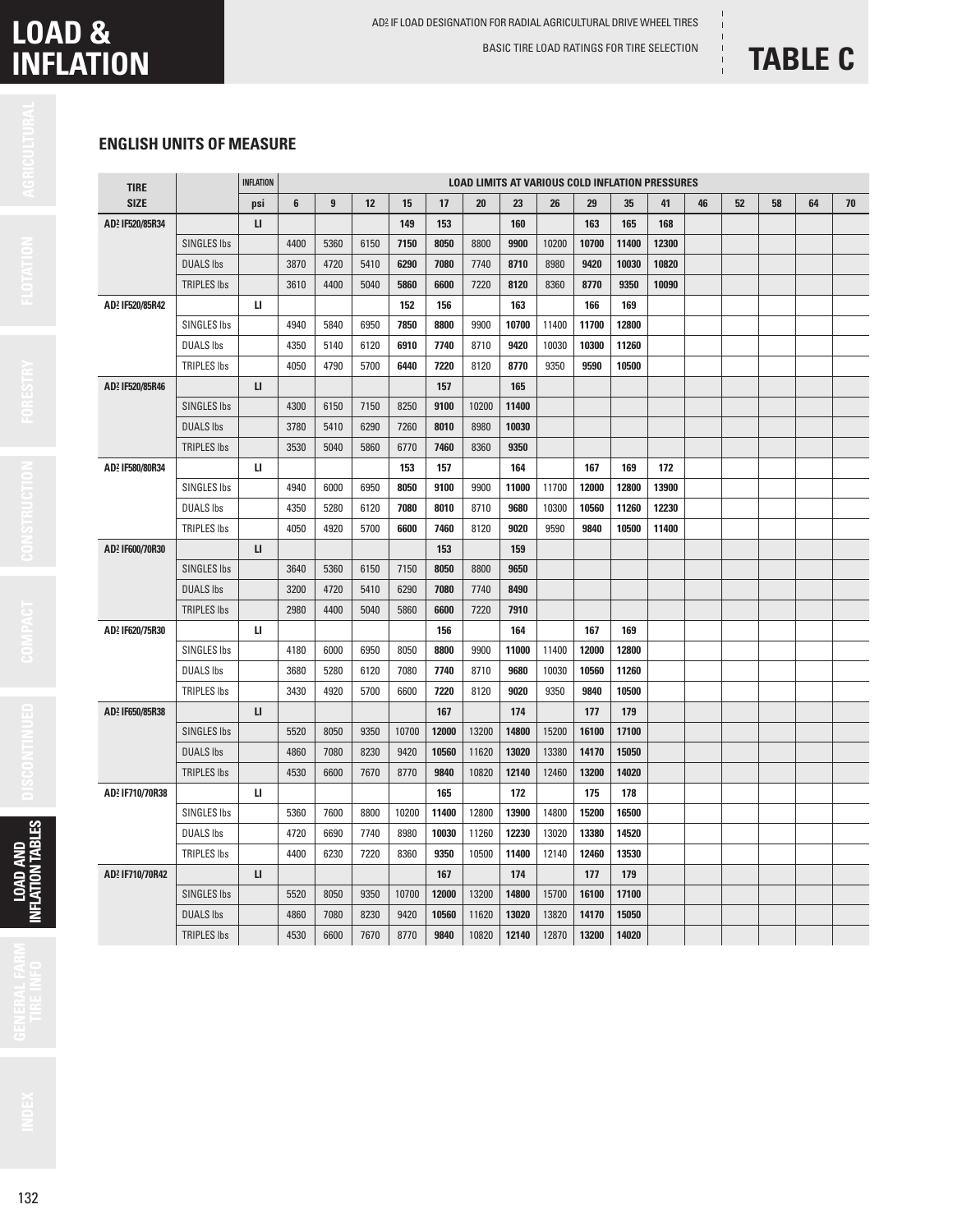BASIC TIRE LOAD RATINGS FOR TIRE SELECTION

**TABLE C**

### **METRIC UNITS OF MEASURE**

|                             |                   | <b>INFLATION</b>       |      |      |      |      |       |      |      |      |      |      | <b>LOAD LIMITS AT VARIOUS COLD INFLATION PRESSURES</b> |     |     |     |     |     |
|-----------------------------|-------------------|------------------------|------|------|------|------|-------|------|------|------|------|------|--------------------------------------------------------|-----|-----|-----|-----|-----|
| <b>TIRE</b>                 |                   | kPa                    | 40   | 60   | 80   | 100  | 120   | 140  | 160  | 180  | 200  | 240  | 280                                                    | 320 | 360 | 400 | 440 | 480 |
| <b>SIZE</b>                 |                   | bar                    | 0.4  | 0.6  | 0.8  | 1.0  | $1.2$ | 1.4  | 1.6  | 1.8  | 2.0  | 2.4  | 2.8                                                    | 3.2 | 3.6 | 4.0 | 4.4 | 4.8 |
| AD2 IF520/85R34             |                   | $\mathsf{L}\mathsf{I}$ |      |      |      | 149  | 153   |      | 160  |      | 163  | 165  | 168                                                    |     |     |     |     |     |
|                             | SINGLES kg        |                        | 2000 | 2430 | 2800 | 3250 | 3650  | 4000 | 4500 | 4625 | 4875 | 5150 | 5600                                                   |     |     |     |     |     |
|                             | <b>DUALS kg</b>   |                        | 1760 | 2140 | 2460 | 2860 | 3210  | 3520 | 3960 | 4070 | 4290 | 4530 | 4930                                                   |     |     |     |     |     |
|                             | TRIPLES kg        |                        | 1640 | 1990 | 2300 | 2670 | 2990  | 3280 | 3690 | 3790 | 4000 | 4220 | 4590                                                   |     |     |     |     |     |
| AD <sup>2</sup> IF520/85R42 |                   | п                      |      |      |      | 152  | 156   |      | 163  |      | 166  | 169  |                                                        |     |     |     |     |     |
|                             | SINGLES kg        |                        | 2240 | 2650 | 3150 | 3550 | 4000  | 4500 | 4875 | 5150 | 5300 | 5800 |                                                        |     |     |     |     |     |
|                             | DUALS kg          |                        | 1970 | 2330 | 2770 | 3120 | 3520  | 3960 | 4290 | 4530 | 4660 | 5100 |                                                        |     |     |     |     |     |
|                             | TRIPLES kg        |                        | 1840 | 2170 | 2580 | 2910 | 3280  | 3690 | 4000 | 4220 | 4350 | 4760 |                                                        |     |     |     |     |     |
| AD2 IF520/85R46             |                   | $\mathbf{L}$           |      |      |      |      | 157   |      | 165  |      |      |      |                                                        |     |     |     |     |     |
|                             | SINGLES kg        |                        | 1950 | 2800 | 3250 | 3750 | 4125  | 4625 | 5150 |      |      |      |                                                        |     |     |     |     |     |
|                             | DUALS kg          |                        | 1720 | 2460 | 2860 | 3300 | 3630  | 4070 | 4530 |      |      |      |                                                        |     |     |     |     |     |
|                             | TRIPLES kg        |                        | 1600 | 2300 | 2670 | 3080 | 3380  | 3790 | 4220 |      |      |      |                                                        |     |     |     |     |     |
| AD2 IF580/80R34             |                   | п                      |      |      |      | 153  | 157   |      | 164  |      | 167  | 169  | 172                                                    |     |     |     |     |     |
|                             | SINGLES kg        |                        | 2240 | 2725 | 3150 | 3650 | 4125  | 4500 | 5000 | 5300 | 5450 | 5800 | 6300                                                   |     |     |     |     |     |
|                             | DUALS kg          |                        | 1970 | 2400 | 2770 | 3210 | 3630  | 3960 | 4400 | 4660 | 4800 | 5100 | 5540                                                   |     |     |     |     |     |
|                             | TRIPLES kg        |                        | 1840 | 2230 | 2580 | 2990 | 3380  | 3690 | 4100 | 4350 | 4470 | 4760 | 5170                                                   |     |     |     |     |     |
| AD2 IF600/70R30             |                   | $\mathbf{L}$           |      |      |      |      | 153   |      | 159  |      |      |      |                                                        |     |     |     |     |     |
|                             | SINGLES kg        |                        | 1650 | 2430 | 2800 | 3250 | 3650  | 4000 | 4375 |      |      |      |                                                        |     |     |     |     |     |
|                             | DUALS kg          |                        | 1450 | 2140 | 2460 | 2860 | 3210  | 3520 | 3850 |      |      |      |                                                        |     |     |     |     |     |
|                             | TRIPLES kg        |                        | 1350 | 1990 | 2300 | 2670 | 2990  | 3280 | 3590 |      |      |      |                                                        |     |     |     |     |     |
| AD2 IF620/75R30             |                   | п                      |      |      |      |      | 156   |      | 164  |      | 167  | 169  |                                                        |     |     |     |     |     |
|                             | SINGLES kg        |                        | 1900 | 2725 | 3150 | 3650 | 4000  | 4500 | 5000 | 5150 | 5450 | 5800 |                                                        |     |     |     |     |     |
|                             | DUALS kg          |                        | 1670 | 2400 | 2770 | 3210 | 3520  | 3960 | 4400 | 4530 | 4800 | 5100 |                                                        |     |     |     |     |     |
|                             | TRIPLES kg        |                        | 1560 | 2230 | 2580 | 2990 | 3280  | 3690 | 4100 | 4220 | 4470 | 4760 |                                                        |     |     |     |     |     |
| AD <sup>2</sup> IF650/85R38 |                   | $\mathbf{L}$           |      |      |      |      | 167   |      | 174  |      | 177  | 179  |                                                        |     |     |     |     |     |
|                             | SINGLES kg        |                        | 2500 | 3650 | 4250 | 4875 | 5450  | 6000 | 6700 | 6900 | 7300 | 7750 |                                                        |     |     |     |     |     |
|                             | <b>DUALS kg</b>   |                        | 2200 | 3210 | 3740 | 4290 | 4800  | 5280 | 5900 | 6070 | 6420 | 6820 |                                                        |     |     |     |     |     |
|                             | <b>TRIPLES kg</b> |                        | 2050 | 2990 | 3490 | 4000 | 4470  | 4920 | 5490 | 5660 | 5990 | 6360 |                                                        |     |     |     |     |     |
| AD2 IF710/70R38             |                   | Ш                      |      |      |      |      | 165   |      | 172  |      | 175  | 178  |                                                        |     |     |     |     |     |
|                             | SINGLES kg        |                        | 2430 | 3450 | 4000 | 4625 | 5150  | 5800 | 6300 | 6700 | 6900 | 7500 |                                                        |     |     |     |     |     |
|                             | DUALS kg          |                        | 2140 | 3040 | 3520 | 4070 | 4530  | 5100 | 5540 | 5900 | 6070 | 6600 |                                                        |     |     |     |     |     |
|                             | TRIPLES kg        |                        | 1990 | 2830 | 3280 | 3790 | 4220  | 4760 | 5170 | 5490 | 5660 | 6150 |                                                        |     |     |     |     |     |
| AD2 IF710/70R42             |                   | $\mathbf{L}$           |      |      |      |      | 167   |      | 174  |      | 177  | 179  |                                                        |     |     |     |     |     |
|                             | SINGLES kg        |                        | 2500 | 3650 | 4250 | 4875 | 5450  | 6000 | 6700 | 7100 | 7300 | 7750 |                                                        |     |     |     |     |     |
|                             | <b>DUALS kg</b>   |                        | 2200 | 3210 | 3740 | 4290 | 4800  | 5280 | 5900 | 6250 | 6420 | 6820 |                                                        |     |     |     |     |     |
|                             | <b>TRIPLES kg</b> |                        | 2050 | 2990 | 3490 | 4000 | 4470  | 4920 | 5490 | 5820 | 5990 | 6360 |                                                        |     |     |     |     |     |



**LOAD AND INFLATION TABLES**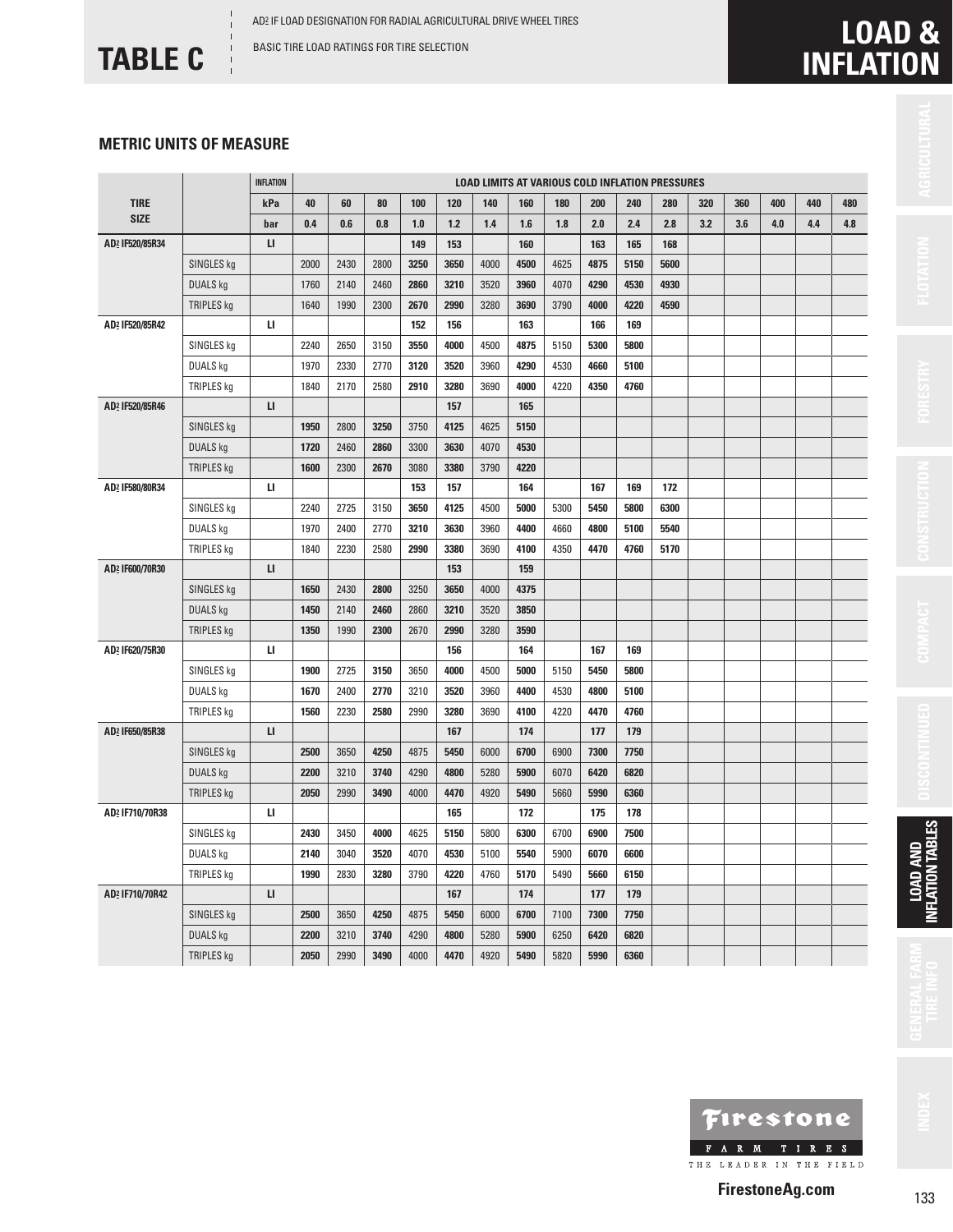BASIC TIRE LOAD RATINGS FOR TIRE SELECTION

## **TABLE C**

### **ENGLISH UNITS OF MEASURE**

| <b>TIRE</b>                 |                    | <b>INFLATION</b> | <b>LOAD LIMITS AT VARIOUS COLD INFLATION PRESSURES</b> |                |       |       |       |       |       |       |       |       |       |       |    |    |    |    |
|-----------------------------|--------------------|------------------|--------------------------------------------------------|----------------|-------|-------|-------|-------|-------|-------|-------|-------|-------|-------|----|----|----|----|
| <b>SIZE</b>                 |                    | psi              | 6                                                      | $\overline{9}$ | 12    | 15    | 17    | 20    | 23    | 26    | 29    | 35    | 41    | 46    | 52 | 58 | 64 | 70 |
| AD2 IF710/75R42             |                    | и                |                                                        |                |       |       | 169   |       | 176   |       | 179   | 181   |       |       |    |    |    |    |
|                             | SINGLES Ibs        |                  | 5840                                                   | 8550           | 9900  | 11400 | 12800 | 14300 | 15700 | 16500 | 17100 | 18200 |       |       |    |    |    |    |
|                             | <b>DUALS Ibs</b>   |                  | 5140                                                   | 7520           | 8710  | 10030 | 11260 | 12580 | 13820 | 14520 | 15050 | 16020 |       |       |    |    |    |    |
|                             | <b>TRIPLES Ibs</b> |                  | 4790                                                   | 7010           | 8120  | 9350  | 10500 | 11730 | 12870 | 13530 | 14020 | 14920 |       |       |    |    |    |    |
| AD2 IF800/60R32             |                    | $\mathbf{u}$     |                                                        |                |       | 158   | 162   |       | 169   |       | 173   | 176   | 179   | 181   |    |    |    |    |
|                             | <b>SINGLES Ibs</b> |                  | 5840                                                   | 6950           | 8250  | 9350  | 10500 | 11700 | 12800 | 13600 | 14300 | 15700 | 17100 | 18200 |    |    |    |    |
|                             | <b>DUALS Ibs</b>   |                  | 5140                                                   | 6120           | 7260  | 8230  | 9240  | 10300 | 11260 | 11970 | 12580 | 13820 | 15050 | 16020 |    |    |    |    |
|                             | <b>TRIPLES Ibs</b> |                  | 4790                                                   | 5700           | 6770  | 7670  | 8610  | 9590  | 10500 | 11150 | 11730 | 12870 | 14020 | 14920 |    |    |    |    |
| AD2 IF800/70R38             |                    | u.               |                                                        |                |       |       | 172   |       | 179   |       | 182   | 184   |       |       |    |    |    |    |
|                             | <b>SINGLES Ibs</b> |                  | 6400                                                   | 9350           | 10700 | 12300 | 13900 | 15200 | 17100 | 17600 | 18700 | 19800 |       |       |    |    |    |    |
|                             | <b>DUALS Ibs</b>   |                  | 5630                                                   | 8230           | 9420  | 10820 | 12230 | 13380 | 15050 | 15490 | 16460 | 17420 |       |       |    |    |    |    |
|                             | <b>TRIPLES Ibs</b> |                  | 5250                                                   | 7670           | 8770  | 10090 | 11400 | 12460 | 14020 | 14430 | 15330 | 16240 |       |       |    |    |    |    |
| AD <sup>2</sup> IF850/75R42 |                    | $\mathbf{u}$     |                                                        |                |       |       | 179   |       | 186   |       |       |       |       |       |    |    |    |    |
|                             | <b>SINGLES Ibs</b> |                  | 7850                                                   | 11400          | 13200 | 15200 | 17100 | 18700 | 20900 |       |       |       |       |       |    |    |    |    |
|                             | <b>DUALS Ibs</b>   |                  | 6910                                                   | 10030          | 11620 | 13380 | 15050 | 16460 | 18390 |       |       |       |       |       |    |    |    |    |
|                             | <b>TRIPLES Ibs</b> |                  | 6440                                                   | 9350           | 10820 | 12460 | 14020 | 15330 | 17140 |       |       |       |       |       |    |    |    |    |
| AD2 IF900/65R32             |                    | $\mathbf{u}$     |                                                        |                |       | 165   | 169   |       | 176   |       | 179   | 182   |       |       |    |    |    |    |
|                             | SINGLES Ibs        |                  | 7150                                                   | 8550           | 9900  | 11400 | 12800 | 14300 | 15700 | 16500 | 17100 | 18700 |       |       |    |    |    |    |
|                             | <b>DUALS Ibs</b>   |                  | 6290                                                   | 7520           | 8710  | 10030 | 11260 | 12580 | 13820 | 14520 | 15050 | 16460 |       |       |    |    |    |    |
|                             | <b>TRIPLES Ibs</b> |                  | 5860                                                   | 7010           | 8120  | 9350  | 10500 | 11730 | 12870 | 13530 | 14020 | 15330 |       |       |    |    |    |    |
| AD2 IF1250/50R32            |                    | $\mathbf{u}$     |                                                        |                |       | 177   | 181   |       | 188   |       | 192   | 195   | 198   | 201   |    |    |    |    |
|                             | <b>SINGLES Ibs</b> |                  | 10200                                                  | 12000          | 14300 | 16100 | 18200 | 20400 | 22000 | 23400 | 24700 | 26800 | 29100 | 32000 |    |    |    |    |
|                             | <b>DUALS lbs</b>   |                  | 5980                                                   | 10560          | 12580 | 14170 | 16020 | 17950 | 19360 | 20590 | 21740 | 23580 | 25610 | 28160 |    |    |    |    |
|                             | <b>TRIPLES Ibs</b> |                  | 8360                                                   | 9840           | 11730 | 13200 | 14920 | 16730 | 18040 | 19190 | 20250 | 21980 | 23860 | 26240 |    |    |    |    |

#### **NOTES:**

- 1. Boldface loads are maximum for the Load Index shown.<br>2. There are no adjustments to the loads and pressures in
- 2. There are no adjustments to the loads and pressures in the above table for lower transport speeds or stationary service.<br>3. For shipping purposes, tire inflation pressure may be increased to 30 psi (210 kPa). Inflation
- 3. For shipping purposes, tire inflation pressure may be increased to 30 psi (210 kPa). Inflation pressure must be adjusted to correct operating inflation before operation.
- 4. At higher transport speeds, above 20 mph (30 km/h), and lower pressures, less than 12 psi (80 kPa), increased inflation pressure may be required for vehicle stability.
- 5. When running lower inflation pressure, it is extremely important to use an accurate air pressure gauge.

- 6. The above loads are also applicable to equipment, including hillside combines, operating on slopes above 11° (20% grade). 7. For hillside operations, earthmoving and moldboard plowing with single drive wheel tires in furrow, consult tire manufacturer for inflation pressure recommendations.<br>8. For cyclic service with front-end loaders up to 6
- 8. For cyclic service with front-end loaders up to 6 mph (10 km/h), loads may be increased by 40% with an increase in inflation pressure of 12 psi (80 kPa).